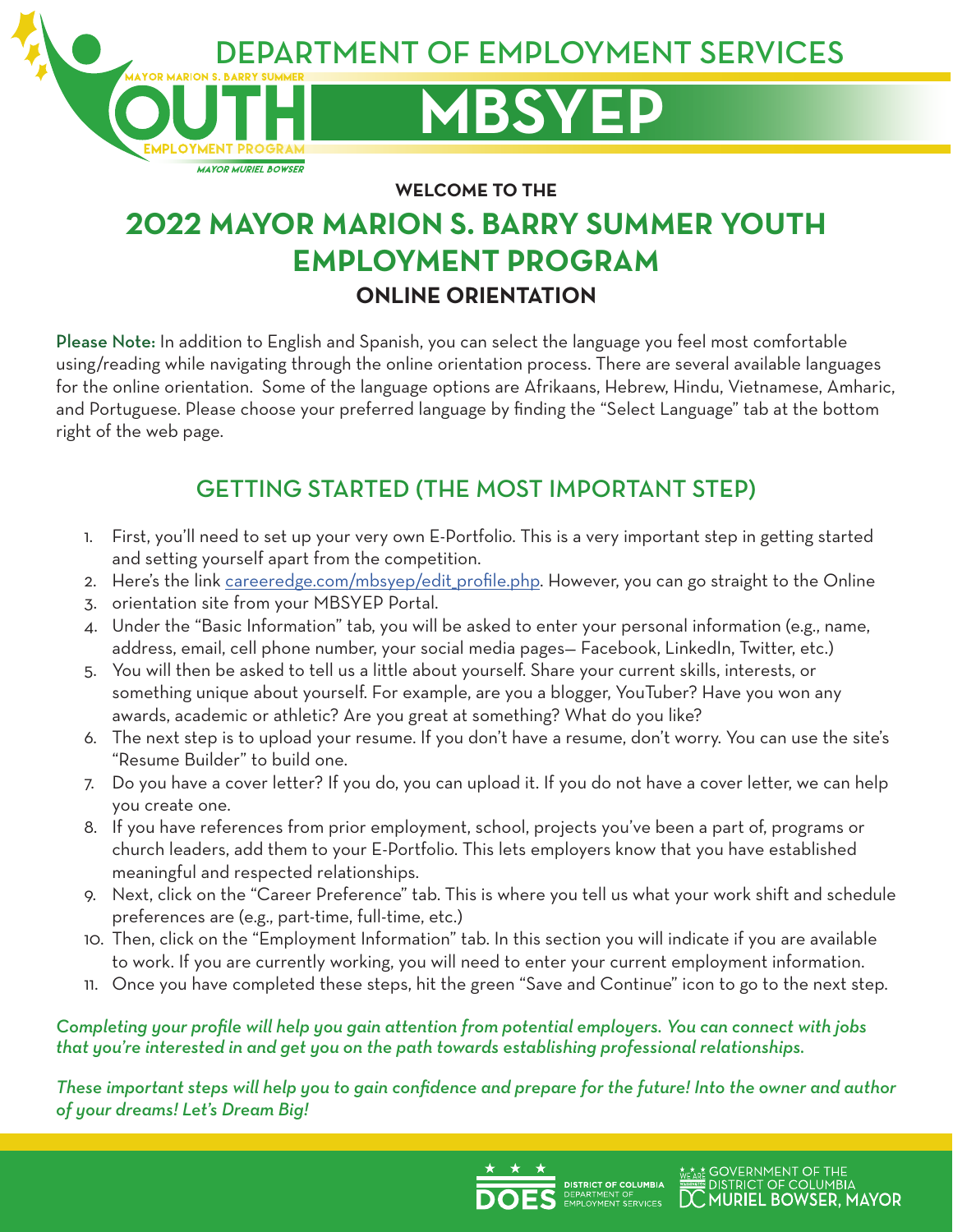## READY, SET…NOW, LET'S GROW!

There are 8 steps you will need to take in order to complete your on-line orientation. The process is very user-friendly. The instructions are listed below:

## 1. Ten Things About Me (Block #1)

In this section, there are boxes labeled with numbers 1 through 10. In each box you will tell us 10 things to help people understand you. This could be what you do or don't like or how you react to sad or happy situations. What makes you feel good or bad? If you get stuck, look at the bottom of the page for examples on how to start your writing.

#### **Once you've completed this section you are now ready for the next section entitled "The 5 P's"**

#### 2. The 5 P's

Click and watch the "The 5 P's" video. Don't worry it's a very short video, just 2 minutes and 30 seconds long. This will help you understand how to find your passion, purpose, and develop your dreams using the 5 P Formula. The cool part is that, just to the right of the video, you can take notes and save them to review later. This can help you reassure yourself while on your journey to great success. Let's face it, we are all human and sometimes the road gets rough. However, it's all about hanging in there.

#### **After viewing the video move to the next section, "My Passion"**

#### 3. My Passion

This section will help you to uncover your true passion by answering three simple questions. All you need to do is finish each sentence in your own words. Yep, it's just that simple!

#### **Once you've completed this section you are now ready for the next section entitled "Taking Initiative on the Job."**

#### 4. Taking Initiative on the Job

One of the most important parts of the MBSYEP online orientation is letting us help walk you through learning how to make a positive difference at your assigned worksite. We've included a great video called "Taking Initiative on the Job." It's a bit longer than the first video you watched, but it's so important to view the entire video. There is a cool notepad to the right of the video that lets you take and keep your own notes. You can go back into your portal to view them at any time!

#### **Once you've watched the video and jotted down your notes, click the green arrow on the lower right corner of the page.**

#### 5. On the Job Initiative

On this page we've created a list of ways you can show initiative on the job initiative. We may have missed some things and need your help completing this list. At the bottom of the page, you'll see the question "What else can you do to take initiative at work?" This is where we need your help. Enter additional ways you can show on the job initiative.

#### **Once you've completed this step, click the green arrow on the lower right corner of the page.**